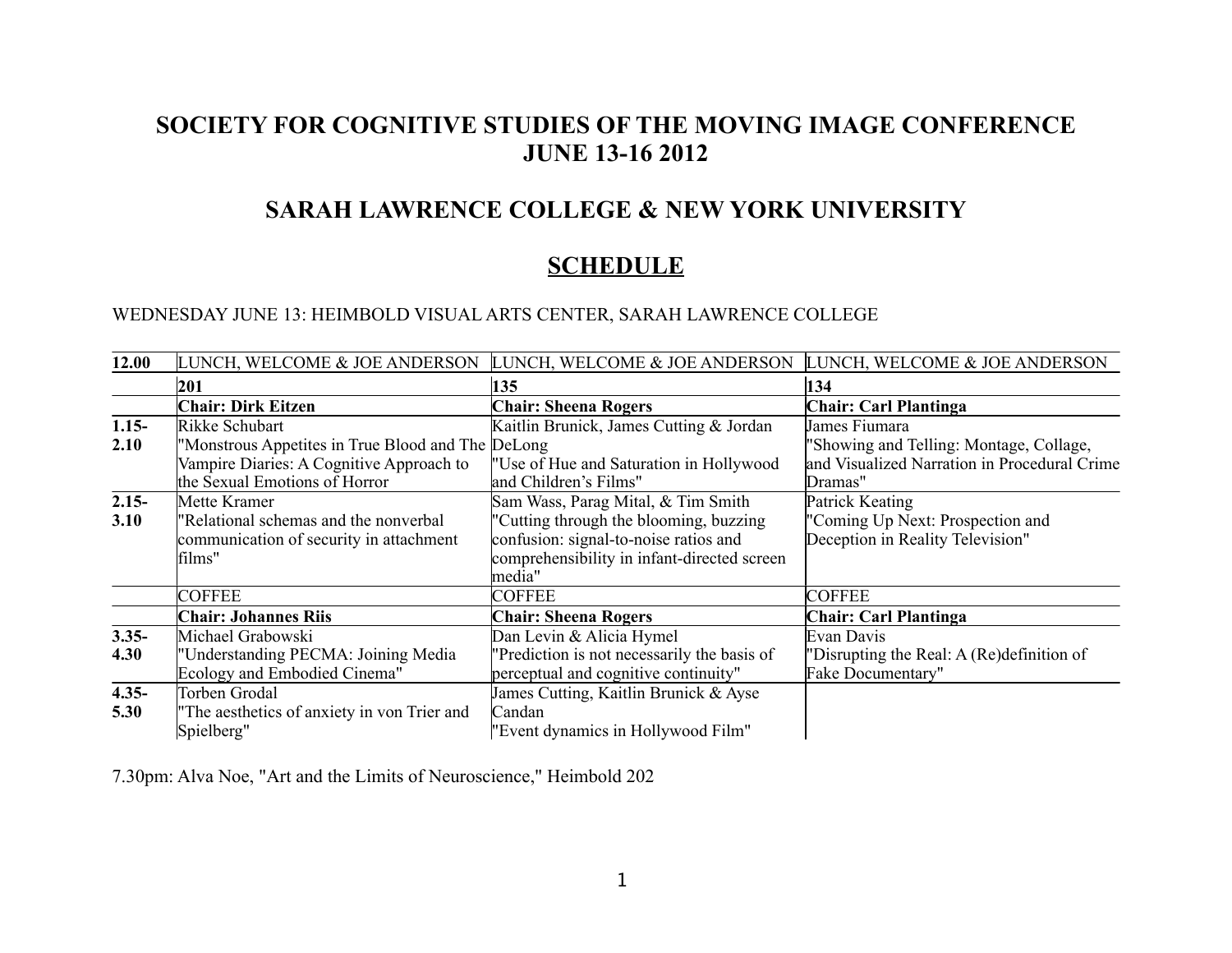## THURSDAY JUNE 14: HEIMBOLD VISUAL ARTS CENTER, SARAH LAWRENCE COLLEGE

| 8.15      | <b>BREAKFAST</b>                             | <b>BREAKFAST</b>                               | <b>BREAKFAST</b>                          |
|-----------|----------------------------------------------|------------------------------------------------|-------------------------------------------|
|           | 201                                          | 135                                            | 134                                       |
|           | <b>Chair: Todd Berliner</b>                  | <b>Chair: Jeff Smith</b>                       | Chair: Ed Tan                             |
| $9.00 -$  | Johannes Riis                                | Margrethe Bruun Vaage                          | Sam Cumming, Gabriel Greenberg, & Rory    |
| 9.55      | "Constraints and the study of acting styles" | 'Why so many morally bad main characters Kelly |                                           |
|           |                                              | in recent American television series?"         | The Semantics of Film--A                  |
|           |                                              |                                                | Preliminary Investigation"                |
| $10.00 -$ | Lennard Hoejbjerg                            | Dirk Eitzen                                    | John Bateman                              |
| 10.55     | "Style and Body Language in the Moving       | 'Understanding Underdogs''                     | 'What counts? Generating fine-grained     |
|           | Image"                                       |                                                | hypotheses concerning filmic organisation |
|           |                                              |                                                | for empirical studies"                    |
|           | <b>COFFEE</b>                                | <b>COFFEE</b>                                  | <b>COFFEE</b>                             |
| $11.20 -$ | Stephen Prince                               | Richard Allen                                  | Monika Suckfull                           |
| 12.15     | 'Crossing the Uncanny Valley: Performance    | 'Sympathy, Empathy and Emotional               | 'Emotion Regulation during Movie          |
|           | in Digital Cinema"                           | Identification"                                | Reception"                                |
|           | LUNCH & SCSMI BOARD MEETING                  | LUNCH & SCSMI BOARD MEETING                    | LUNCH & SCSMI BOARD MEETING               |
|           | <b>Chair: Richard Allen</b>                  | <b>Chair: Jonathan Frome</b>                   |                                           |
| $1.15 -$  | Catalina Iricinschi & James Cutting          | Kathrin Fahlenbrach & Felix Schroter           |                                           |
| 2.10      | "Narrative Parsing Strategies: Spatial and   | 'Emotional Mechanics: Performing               |                                           |
|           | Temporal Event Boundaries in Film and        | Paradigm Scenarios in Video Games"             |                                           |
|           | Literary Narrative"                          |                                                |                                           |
| $2.15 -$  | Anne Gjelsvik                                | Matthew Bezdek & Richard Gerrig                |                                           |
| 3.10      | "What Novels Can Tell That Movies Can't      | 'Spotlight On Danger: Viewer Attention         |                                           |
|           | Show"                                        | During Suspenseful Scenes"                     |                                           |
|           | <b>COFFEE</b>                                | <b>COFFEE</b>                                  |                                           |

THURSDAY JUNE 14 continued on next page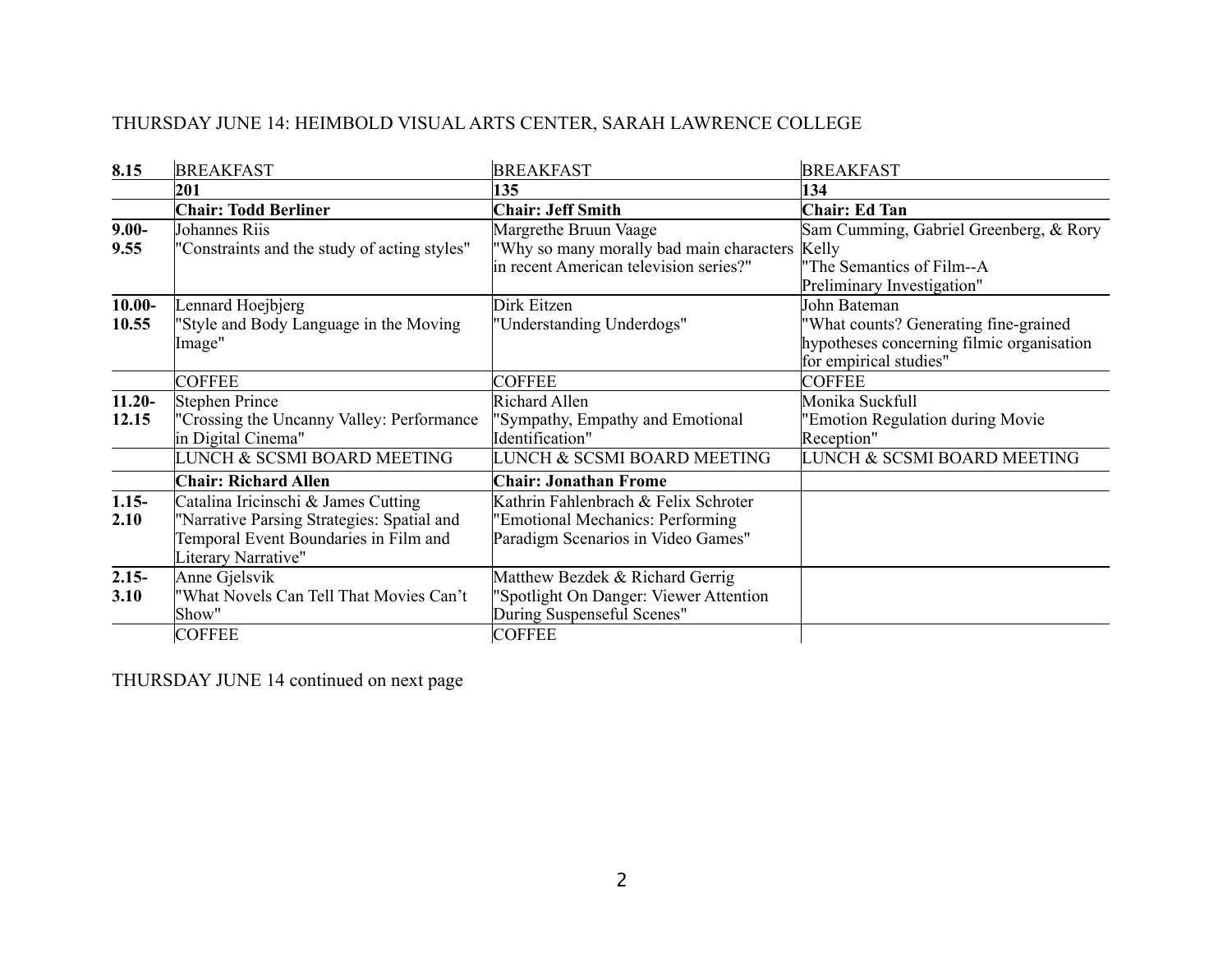THURSDAY JUNE 14 continued . . .

|          | 201                                             | 135                               |  |
|----------|-------------------------------------------------|-----------------------------------|--|
|          | <b>Chair: Stephen Prince</b>                    | Chair: Kathrin Fahlenbrach        |  |
| $3.35 -$ | "Paying attention at the movies: The            | "Movies and Mood" panel           |  |
| 5.30     | cognitive science of continuity editing," panel |                                   |  |
|          | sponsored by Projections                        | Amy Coplan                        |  |
|          |                                                 | "Monitoring Movie Mood"           |  |
|          | Tim Smith, "The Attentional Theory of           |                                   |  |
|          | Cinematic Continuity"                           | Carl Plantinga                    |  |
|          |                                                 | "Art Moods and Human Moods in the |  |
|          | Cynthia Freeland, "The Naturalness of           | Cinema"                           |  |
|          | Cinematic Seeing"                               |                                   |  |
|          |                                                 | Respondent: Malcolm Turvey        |  |
|          | Sheena Rogers, "Auteur of Attention: The        |                                   |  |
|          | Filmmaker as Cognitive Scientist"               |                                   |  |
|          |                                                 |                                   |  |
|          | Greg Smith, "Continuity Is Not Continuous"      |                                   |  |

7.30pm: screening of The Big Country (William Wyler, 1958, 165 min.), Heimbold 202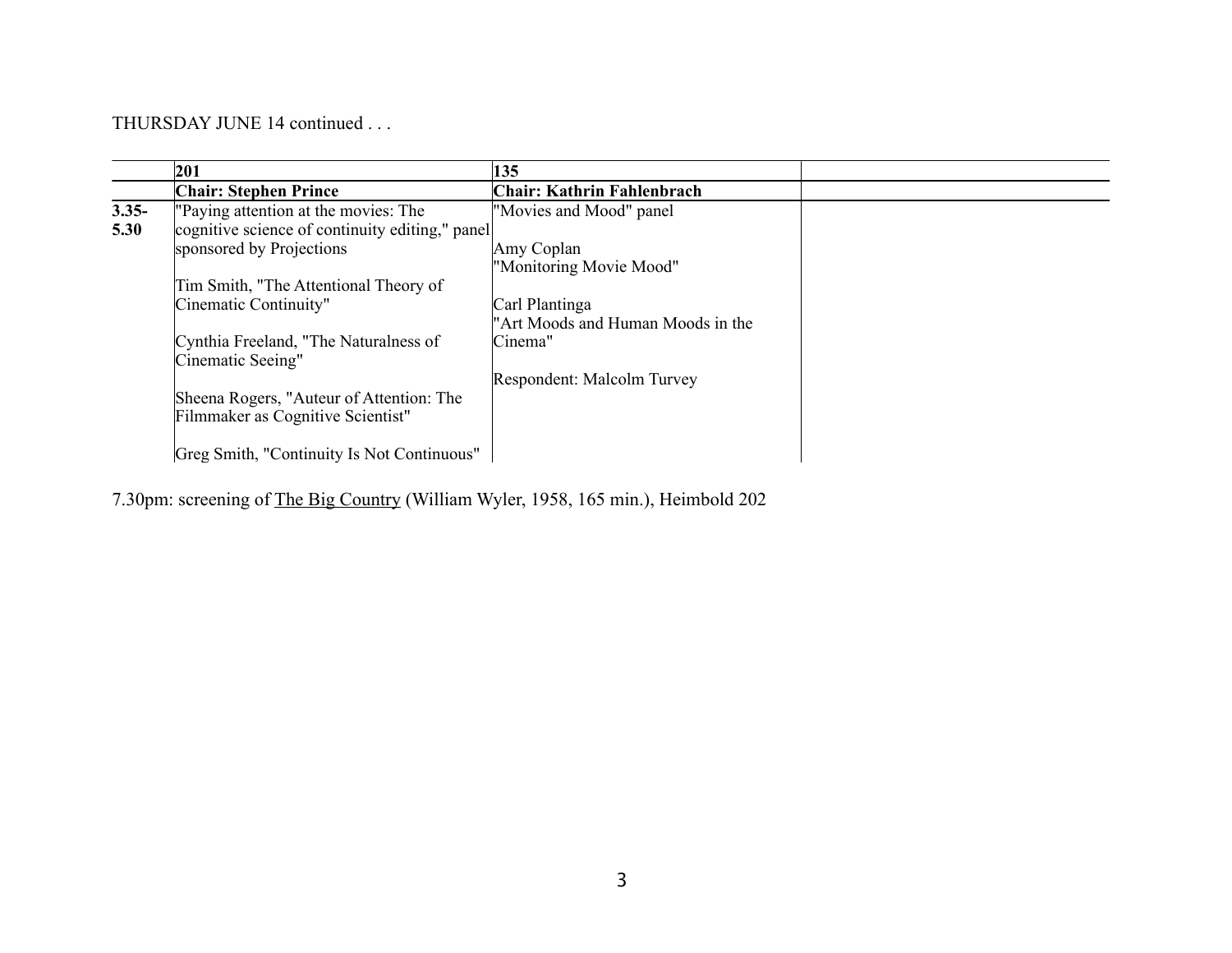## FRIDAY JUNE 15: HEIMBOLD VISUAL ARTS CENTER, SARAH LAWRENCE COLLEGE

| 8.15      | <b>BREAKFAST</b>                                                                                                | <b>BREAKFAST</b>                                                               | <b>BREAKFAST</b>                                                                                                                      |
|-----------|-----------------------------------------------------------------------------------------------------------------|--------------------------------------------------------------------------------|---------------------------------------------------------------------------------------------------------------------------------------|
|           | 201                                                                                                             | 135                                                                            | 134                                                                                                                                   |
|           | <b>Chair: Tim Smith</b>                                                                                         | <b>Chair: Casper Tybjerg</b>                                                   | <b>Chair: Joe Anderson</b>                                                                                                            |
| $9.00 -$  | Stephen Hinde                                                                                                   | Meraj Dhir                                                                     | Luis Antunes                                                                                                                          |
| 9.55      | "Presence while watching movies"                                                                                | 'Mindreading and Social Cognition in the<br>films of Robert Bresson"           | "Vestibular Sense--the multisensory film<br>experience beyond the classical 5 senses"                                                 |
| $10.00 -$ | Susanne Schmetkamp                                                                                              | Colin Burnett                                                                  | Aline de Borst & Pia Tikka                                                                                                            |
| 10.55     | "The Role of Immersion and Empathy in our "An Immodest Beginning? Pictorialist and                              |                                                                                | "A glance into the future: neurofeedback                                                                                              |
|           | Aesthetic Experiences of Film"                                                                                  | Surrealist Aesthetics in Robert Bresson's                                      | controlled cinema"                                                                                                                    |
|           |                                                                                                                 | Still Photographs of 1932"                                                     |                                                                                                                                       |
|           | <b>COFFEE</b>                                                                                                   | <b>COFFEE</b>                                                                  | <b>COFFEE</b>                                                                                                                         |
| $11.20 -$ | Ed Tan et al                                                                                                    | Birger Langkjær                                                                | Karen Pearlman                                                                                                                        |
| 12.15     | "The experience of 'being there': cinematic<br>presence and a dozen other ways to relate to<br>the story world" | 'Promoting realism as intimacy and longing:<br>The two-shot still photography" | "Shared Memories: neural processes and<br>spectators' affective responses to long-term<br>relationships with characters in Serial TV" |
|           | LUNCH & SCSMI FELLOWS MEETING                                                                                   | LUNCH & SCSMI FELLOWS MEETING                                                  | LUNCH & SCSMI FELLOWS MEETING                                                                                                         |
|           | <b>Chair: Richard Allen</b>                                                                                     | <b>Chair: Torben Grodal</b>                                                    | <b>Chair: James Cutting</b>                                                                                                           |
| $1.15 -$  | <b>Todd Berliner</b>                                                                                            | Jonathan Frome                                                                 | David Mautz                                                                                                                           |
| 2.10      | 'The Hollywood Aesthetic: Pleasure in                                                                           | 'Is Evolutionary Psychology Hopeless?"                                         | "Music and the Segmentation of Film                                                                                                   |
|           | Mainstream Cinema"                                                                                              |                                                                                | Narrative"                                                                                                                            |
| $2.15 -$  | Jeff Smith                                                                                                      | Daniel Barratt                                                                 | Parag Mital & Tim Smith                                                                                                               |
| 3.10      | "Cognitive Framing and Allegorical                                                                              | The Geography of Film Viewing: What are                                        | "Investigating Auditory Influences on Eye-                                                                                            |
|           | Interpretation: Making Sense of Inconsistent                                                                    | the Implications of Cultural-Cognitive                                         | movements during Figgis's Timecode"                                                                                                   |
|           | Readings"                                                                                                       | Differences for Cognitive Film Theory?"                                        |                                                                                                                                       |
|           | <b>COFFEE</b>                                                                                                   | <b>COFFEE</b>                                                                  | <b>COFFEE</b>                                                                                                                         |

FRIDAY JUNE 15 continued on next page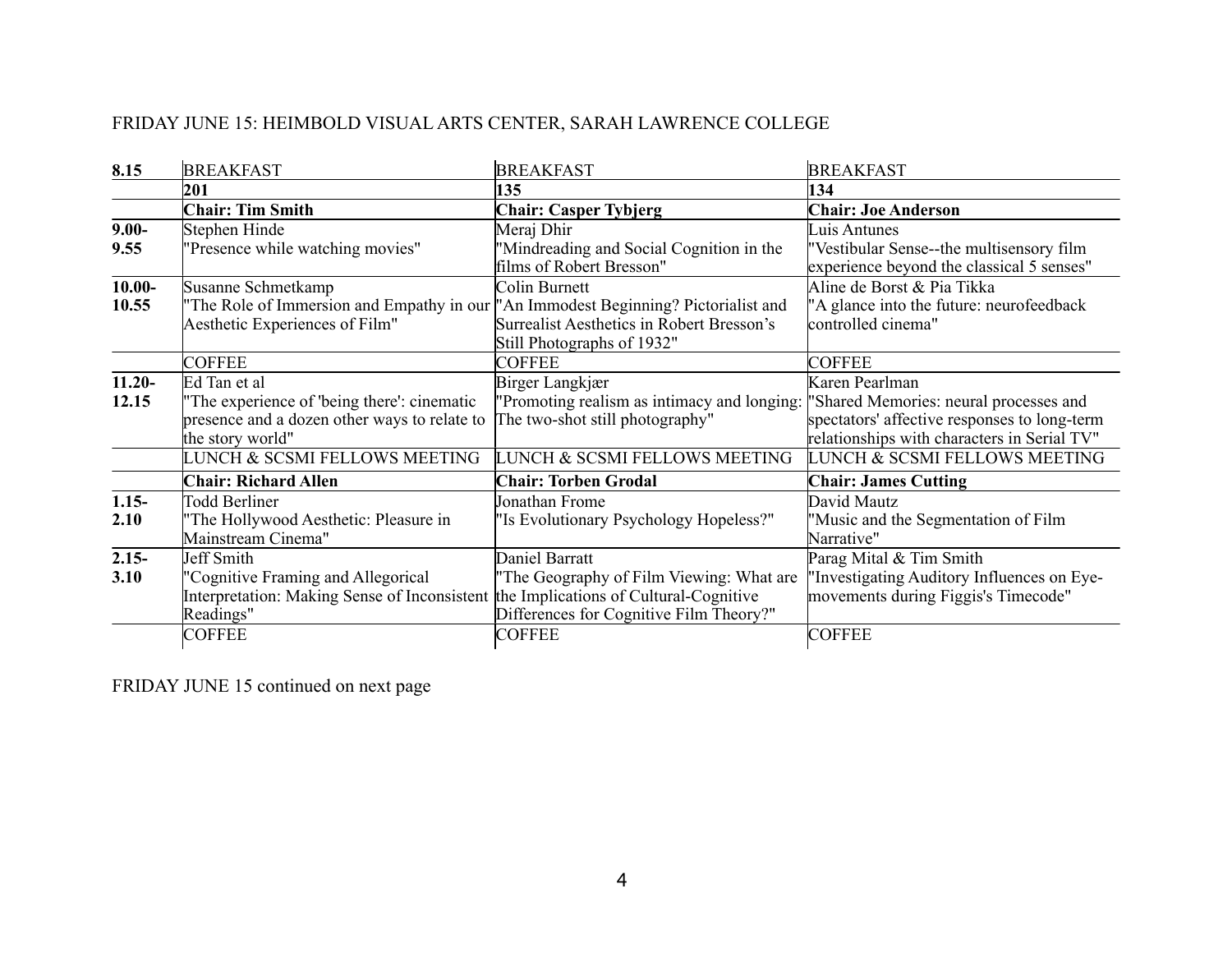FRIDAY JUNE 15 continued . . .

|          | 201                                         | 135                                       | 134                                   |
|----------|---------------------------------------------|-------------------------------------------|---------------------------------------|
|          | <b>Chair: Todd Berliner</b>                 | <b>Chair: Torben Grodal</b>               | <b>Chair: James Cutting</b>           |
| $3.35 -$ | Miklos Kiss                                 | William Brown                             | Jordan DeLong                         |
| 4.30     | "Mapping narrative complexity"              | "The Face of Hollywood: beauty, goodness, | "Sight-Sound-Scene: Continuity in two |
|          |                                             | and social feedback"                      | ldimensions"                          |
| $4.35 -$ | David Bordwell                              |                                           |                                       |
| 5.30     | "I Love a Mystery: Narrative Innovations in |                                           |                                       |
|          | 1940s Hollywood"                            |                                           |                                       |

7.30pm: Ken Jacobs, Heimbold 202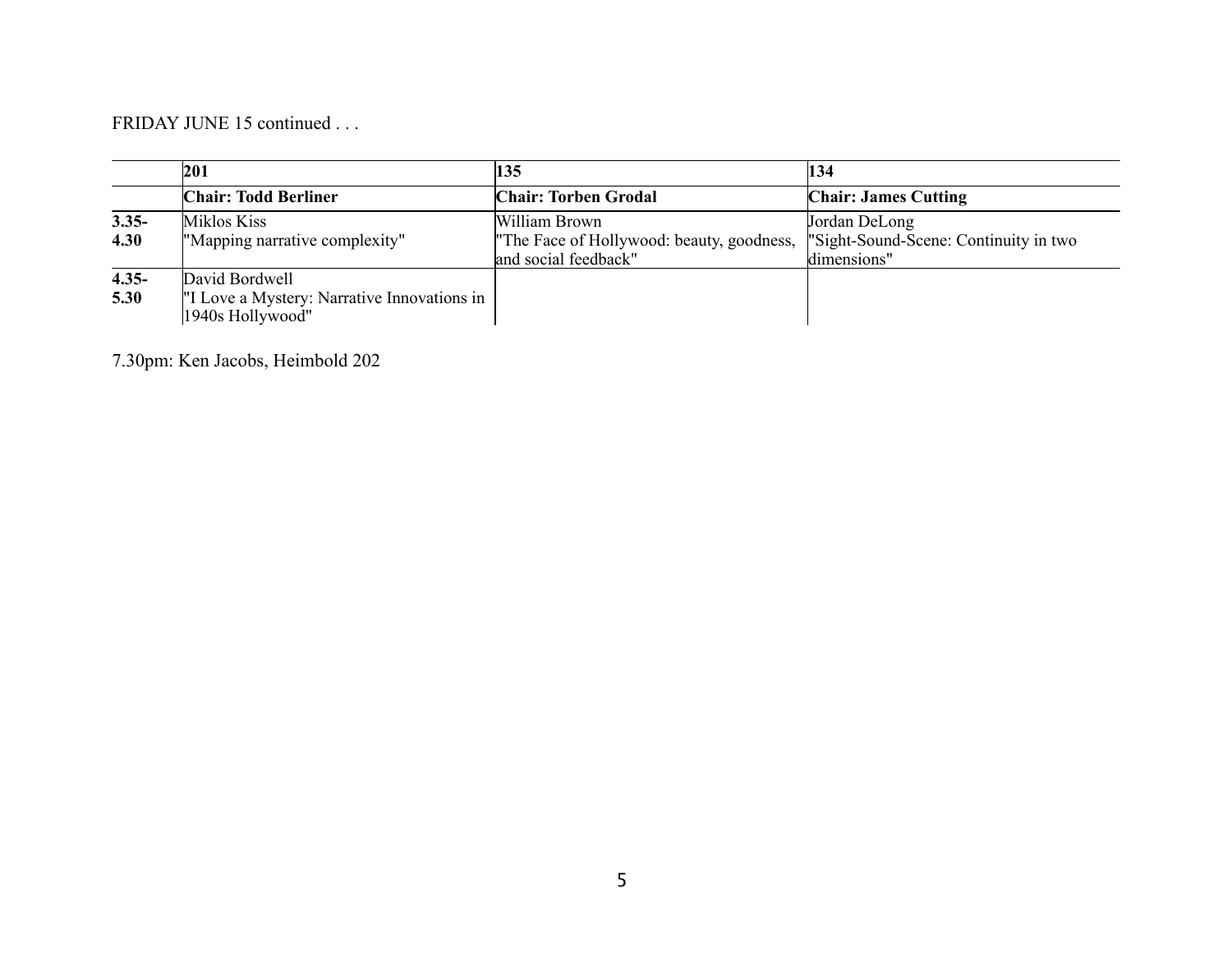#### SATURDAY JUNE 16: CINEMA STUDIES DEPARTMENT, TISCH SCHOOL OF THE ARTS, NEW YORK UNIVERSITY

| 7.45      | <b>BREAKFAST</b>                                                                 | <b>BREAKFAST</b>                              |
|-----------|----------------------------------------------------------------------------------|-----------------------------------------------|
| 8.30      | <b>SHUTTLE PICK-UP</b>                                                           | <b>SHUTTLE PICK-UP</b>                        |
|           | <b>Michelson Theater</b>                                                         | 674                                           |
|           | <b>Chair: Kristin Thompson</b>                                                   | <b>Chair: Malcolm Turvey</b>                  |
| $9.50 -$  | Jason Gendler                                                                    | Paul Taberham                                 |
| 10.45     | "The Primacy Effect and Narrative                                                | "Paths of Resistance: Film, Cognition and     |
|           | Beginnings"                                                                      | the Avant-Garde"                              |
| $10.50 -$ | Ted Nannicelli                                                                   | Henry Bacon                                   |
| 11.45     | "Movies in the Mind's Eye?"                                                      | "The inextricable intertwining of direct and  |
|           |                                                                                  | indirect perception--psychological and social |
|           |                                                                                  | construction in the perception of the         |
|           |                                                                                  | cinematic image"                              |
|           | <b>LUNCH</b>                                                                     | <b>LUNCH</b>                                  |
|           | <b>Chair: Carl Plantinga</b>                                                     | <b>Chair: Cynthia Freeland</b>                |
| $1.15 -$  | Ethan de Seife                                                                   | Kevin Sweeney                                 |
| 2.10      | "Melville in Miniature: Cognition and                                            | "Repetition Gags And The Incongruity          |
|           | Special Effects"                                                                 | Theory Of Humor"                              |
| $2.15 -$  | <b>Jake Dole</b>                                                                 | Lisa Broad                                    |
| 3.10      | "Rethinking Metafiction: Hollywood Films                                         | "Apichatpong Weerasethakul and the            |
|           |                                                                                  |                                               |
|           | and Embodiment"                                                                  | Varieties of Cinematic Space"                 |
|           | <b>COFFEE</b>                                                                    | <b>COFFEE</b>                                 |
|           | <b>Chair: David Bordwell</b>                                                     | <b>Chair: Cynthia Freeland</b>                |
| $3.35 -$  | Casper Tybjerg                                                                   | Lester Hunt                                   |
| 4.30      | "The Two Faces of Joan: Form, Feelings, and "Who is the Author of Letter from an |                                               |
|           | Film History"                                                                    | Unknown Woman?"                               |
| $4.35 -$  | Yuri Tsivian                                                                     |                                               |
| 5.30      | "Cinemetrics Looks at Acting: Chaplin<br>versus Cutting"                         |                                               |

6.00-7.30pm: Keynote, Noel Carroll, 408 Silver Center, 100 Washington Square East

7.30-10.00pm: Closing Banquet, NYU Kimmel Center for University Life, Rosenthal Pavilion, 10th Floor, 60 Washington Square South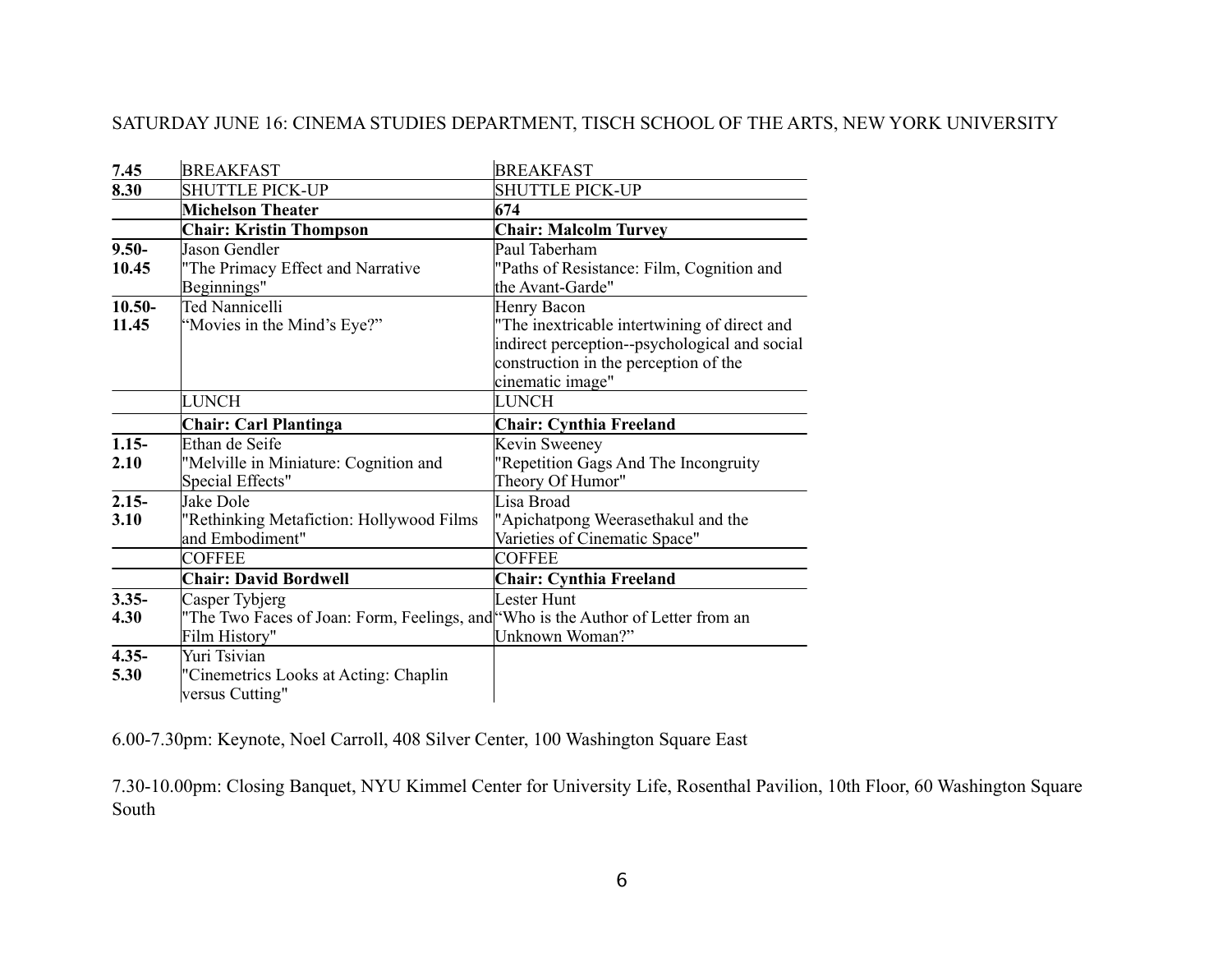## **Richard Allen, New York University**

richard.allen@nyu.edu

"Sympathy, Empathy and Emotional Identification"

This paper will clarify the relationship between empathy and sympathy in our emotional response to films. It challenges the routine yet implausible assumption made by emotion theorists that our emotional responses may be neatly carved up into two piles: 'sympathy', where my emotional response is correlated to yours, and 'empathy', where it is not. Rather, it conceives empathy as a deeper form of emotional response than sympathy that involves imaginative understanding.

## **Luis Rocha Antunes, University of Kent**

luisrochaantunes@hotmail.com

"Vestibular Sense - the multisensory film experience beyond the classical 5 senses"

This paper examines how the vestibular sense is experienced in film, and how it helps to create stronger sensations of embodiment through the control and simulation of movement, balance, and orientation. Understanding the vestibular sense reveals new modes of immersion and simulation in film, and shows how our senses are combined and activated through the association of sound and sight. This allows us to go beyond a merely visual query of film, and to find a new frame of reference on film language based on aspects of motion discrimination, spatial recognition, gravitational forces, and motor action.

#### **Henry Bacon, University of Helsinki** henry.bacon@helsinki.fi

"The inextricable intertwining of direct and indirect perception--psychological and social construction in the perception of the cinematic image"

Perception has both a direct and an indirect component. These are related to the two streams of visual perception, the ventral and the dorsal. Furthermore, even if we assume that certain perceptual functions can be described as direct, we still have to take into account, first of all, an element of psychological constructionism, and secondly, the extent to which even our immediate perception, not to speak of perceiving human action as depicted in a film, is socially constructed.

#### **Daniel Barratt, Copenhagen Business School** [db.ikk@cbs.dk](mailto:db.ikk@cbs.dk)

"The Geography of Film Viewing: What are the Implications of Cultural-Cognitive Differences for Cognitive Film Theory?"

While many cognitive scientists assume that the fundamental nature of human cognitive faculties is universal, recent research suggests that cognitive differences exist between Westerners and East Asians. The goal of the proposed paper is to assess the potential implications of this research for the field of cognitive film theory.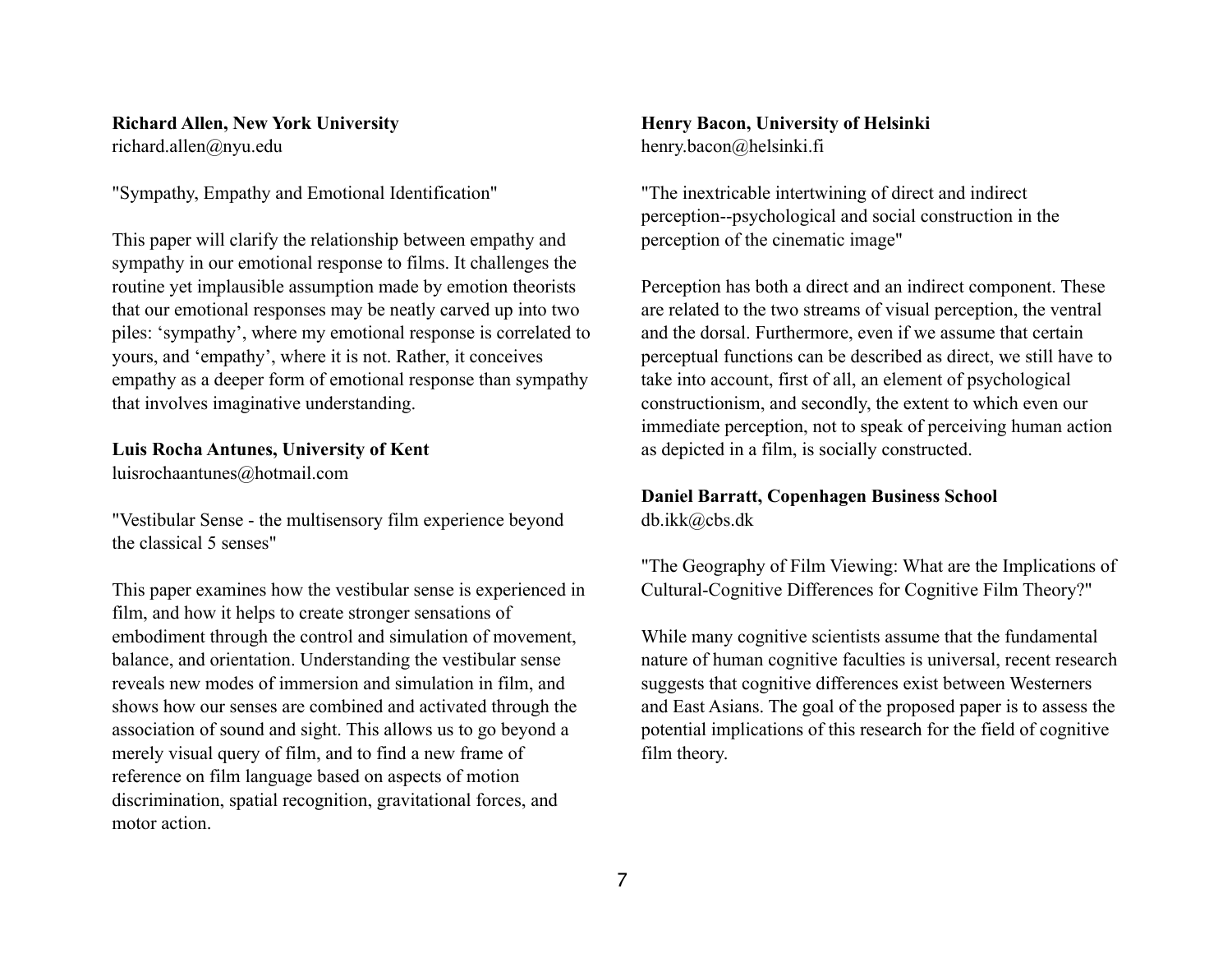#### **John Bateman, University of Bremen** [bateman@uni-bremen.de](mailto:bateman@uni-bremen.de)

"What counts? Generating fine-grained hypotheses concerning filmic organisation for empirical studies"

As techniques for gathering detailed physiological and behavioural data from viewers while watching movies become more readily available, questions arise concerning suitable hypotheses for interrogating that data. This talk describes how a detailed model of filmic 'discourse semantics' can be used to generate explicit hypotheses concerning just when reactions might be expected.

#### **Todd Berliner, University of North Carolina Wilmington** berlinert@uncw.edu

"The Hollywood Aesthetic: Pleasure in Mainstream Cinema"

Grounded in the philosophical and psychological literature in aesthetics, this paper examines the formal features characteristic of Hollywood cinema that induce aesthetic pleasure. Hollywood movies create exhilarating aesthetic experiences by balancing a tendency toward formulaic structures and easily processed artistic devices with a correlative tendency toward complexity and incongruity.

#### **Matthew Bezdek & Richard J. Gerrig, Stony Brook University** [mbezdek@notes.cc.sunysb.edu](mailto:mbezdek@notes.cc.sunysb.edu) [rgerrig@notes.cc.sunysb.edu](mailto:rgerrig@notes.cc.sunysb.edu)

"Spotlight on Danger: Viewer Attention During Suspenseful Scenes"

We present research testing the claim that, during suspenseful film scenes, viewers' attentional resources are captured by moments in which negative outcomes are highly salient. We use reaction times to audio probes to index moment-by-moment differences in the availability of attentional resources. We discuss the implications for studying suspenseful narratives.

#### **David Bordwell, University of Wisconsin--Madison** bordwell@wisc.edu

"I Love a Mystery: Narrative Innovations in 1940s Hollywood"

How to explain the prominence of unusual storytelling techniques in 1940s American cinema? The paper argues that to a surprising degree strategies derived from mystery fiction became central to mainstream filmmaking. The paper considers some ways in which mystery-based techniques emerge in genres not traditionally associated with thrillers or detective stories.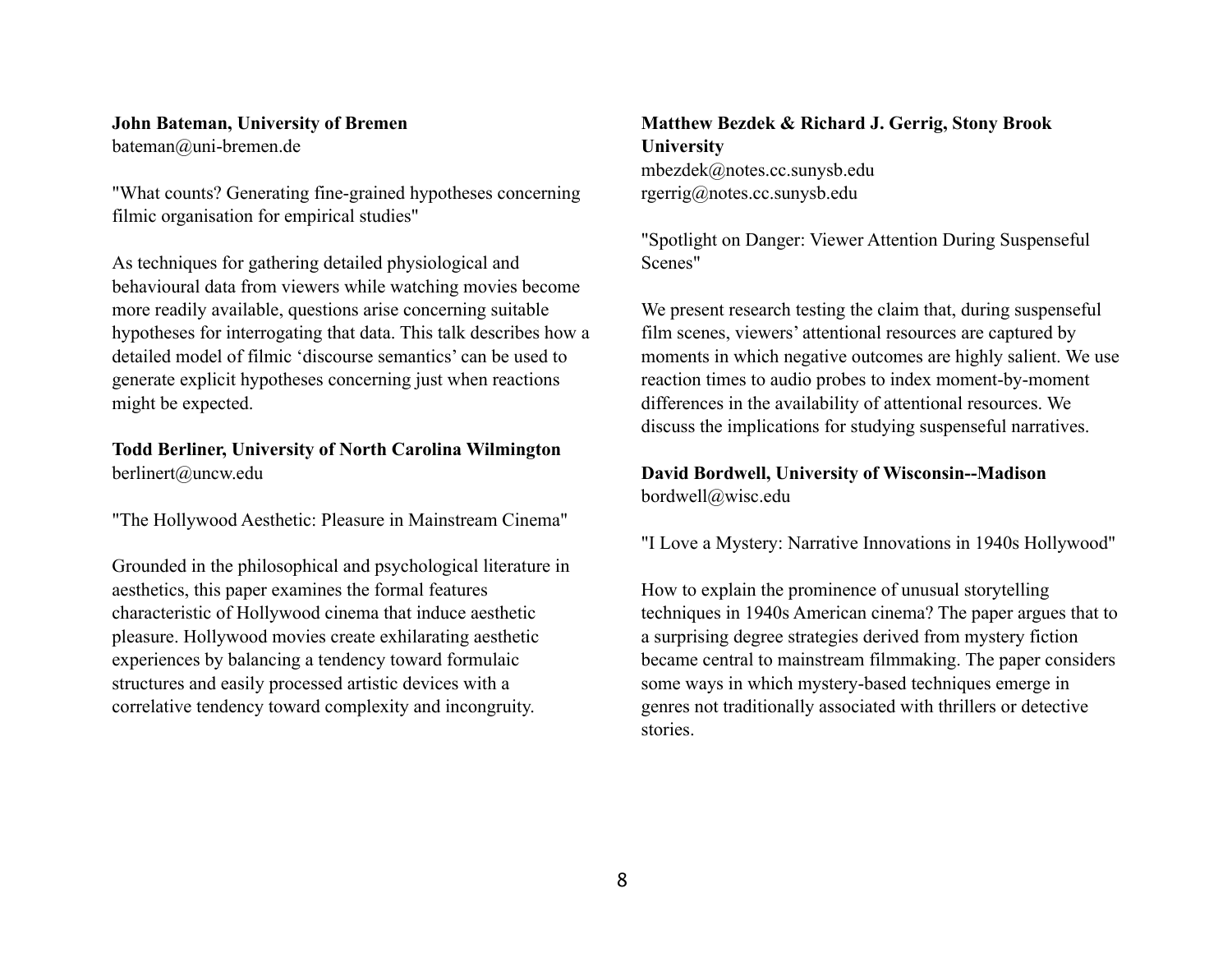#### **Lisa K. Broad, New York University** [lkb213@nyu.edu](mailto:lkb213@nyu.edu)

"Apichatpong Weerasethakul and the Varieties of Cinematic Space"

This paper attempts to characterize the unique and often fantastic spaces depicted in the films of Apichatpong Weerasethakul. It focuses in particular on the way Apichatpong reshapes real-world locations through the use of film style, constructing heterogeneous diegetic spaces that mirror the complex narrative structures of his films.

#### **William Brown, University of Roehampton**

wjrcbrown@gmail.com

"The Face of Hollywood: beauty, goodness, and social feedback"

This paper uses cognitive psychological studies of the human face to try to understand Hollywood's conception and organisation of human facial beauty. It will also address how 'good' character traits are seemingly both projected on to and reflected in the human face, such that the link between beauty and goodness is reflected in Hollywood's treatment of its star faces. Finally, it will also suggest how the popularity of Hollywood (and other cinemas) means that it feeds back into the social construction of goodness and beauty, reinforcing the conditional link between them.

#### **Kaitlin L. Brunick, James E. Cutting and Jordan E. DeLong, Cornell University** [klb256@cornell.edu](mailto:klb256@cornell.edu) [jec7@cornell.edu](mailto:jec7@cornell.edu) [jed245@cornell.edu](mailto:jed245@cornell.edu)

"Use of Hue and Saturation in Hollywood and Children's Films"

This study examined the use of color in two film samples: 128 Hollywood films and 89 children's films. Saturation across the film and the use of hue within each frame were examined computationally. These dimensions are assessed with known research on human color preference developmentally.

#### **Margrethe Bruun Vaage, Norwegian University of Science and Technology** margrethe.vaage@ntnu.no

"Why so many morally bad main characters in recent American television series?"

As with friendship in real life, knowing someone well make us partial. Due to their long duration, television series may be better equipped to activate partiality than fiction film. So-called quality television series thrive on this, telling tales about morally transgressive main characters that spectators find both engaging and thought-provoking.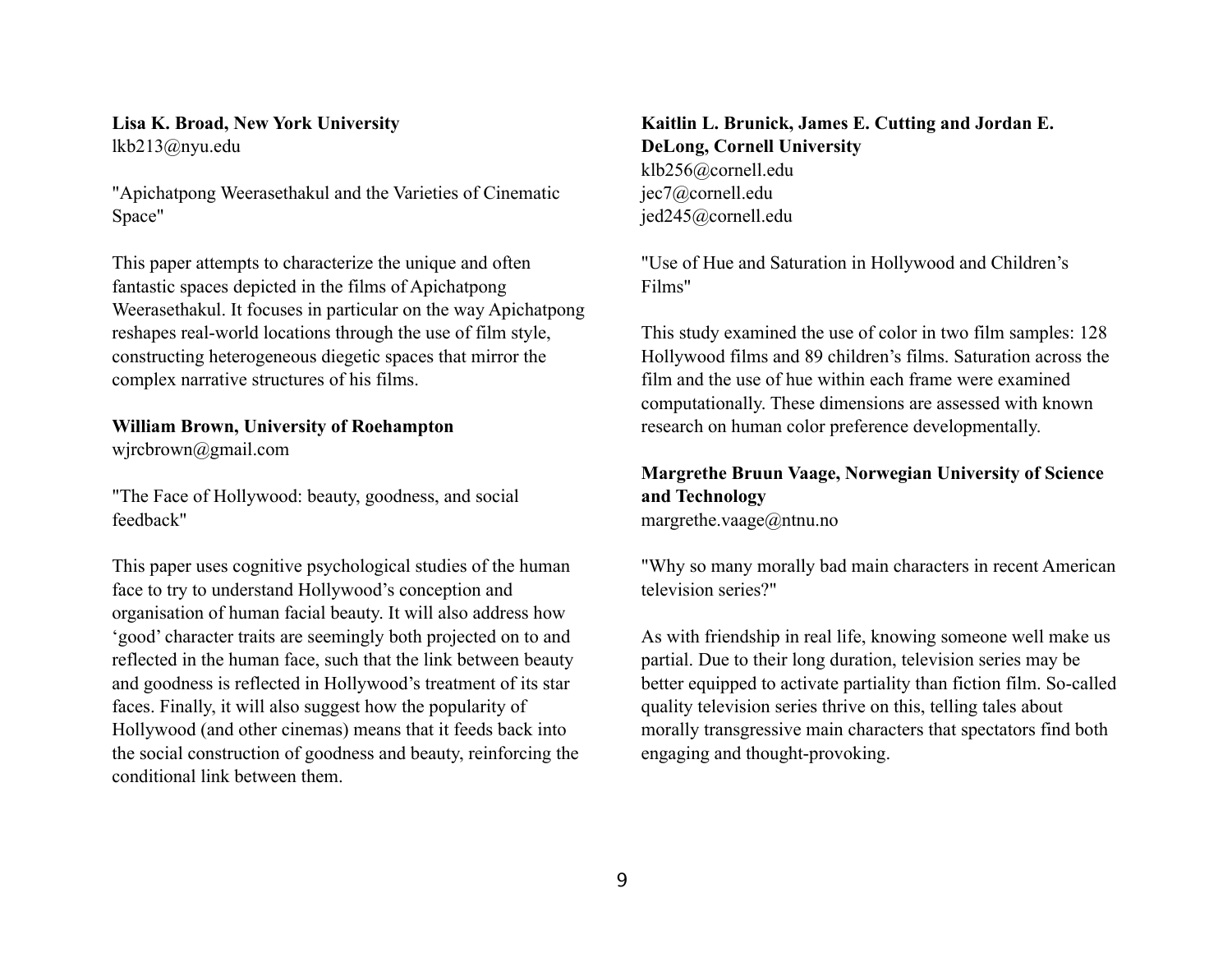#### **Colin Burnett, Washington University** cburnett@wustl.edu

"An Immodest Beginning? Pictorialist and Surrealist Aesthetics in Robert Bresson's Still Photographs of 1932"

Although recent efforts have been made to connect one of Robert Bresson's early still photographs to the thematics of his later films, an analysis of all eight of his unpublished photographs reveals the French auteur's deep and sustained commitment to specific compositional strategies and underlying aesthetic principles.

**Amy Coplan, California State University--Fullerton** [acoplan@fullerton.edu](mailto:acoplan@fullerton.edu)

"Monitoring Movie Mood"

I contend that mood responses are critically important to viewers' experience of film due to their influence on viewers' subsequent cognitive and affective responses. After explaining how certain cinematic techniques express and elicit mood, I argue that film is better at arousing mood responses than almost any other art form.

**Sam Cumming, Gabriel Greenberg & Rory Kelly, University of California--Los Angeles** [sam.cumming@gmail.com](mailto:sam.cumming@gmail.com) [gabriel.greenberg@gmail.com](mailto:gabriel.greenberg@gmail.com) [roryk@ucla.edu](mailto:roryk@ucla.edu)

"The Semantics of Film--A Preliminary Investigation"

While it is true that movies exploit many of the same perceptual and cognitive capacities that we utilize everyday to comprehend reality, it cannot be the case that we interpret film in the same way we interpret everyday experience. We hypothesize that as is the case with language there are tacit rules by which humans understand film.

**James E. Cutting, Kaitlin L. Brunick & Ayse Candan, Cornell University** [jec7@cornell.edu](mailto:Jec7@cornell.edu) [klb256@cornell.edu](mailto:klb256@cornell.edu) [ac885@cornell.edu](mailto:ac885@cornell.edu)

"Event dynamics in Hollywood Film"

Viewers parsed 24 Hollywood films into events. Onto the boundaries of those events we then mapped the shot transition types, shot durations, shot scales, motion, luminance, color, and changes in represented place and time. Results show that popular film is carefully crafted into (sub)scenes -- easily digestible units for comprehension.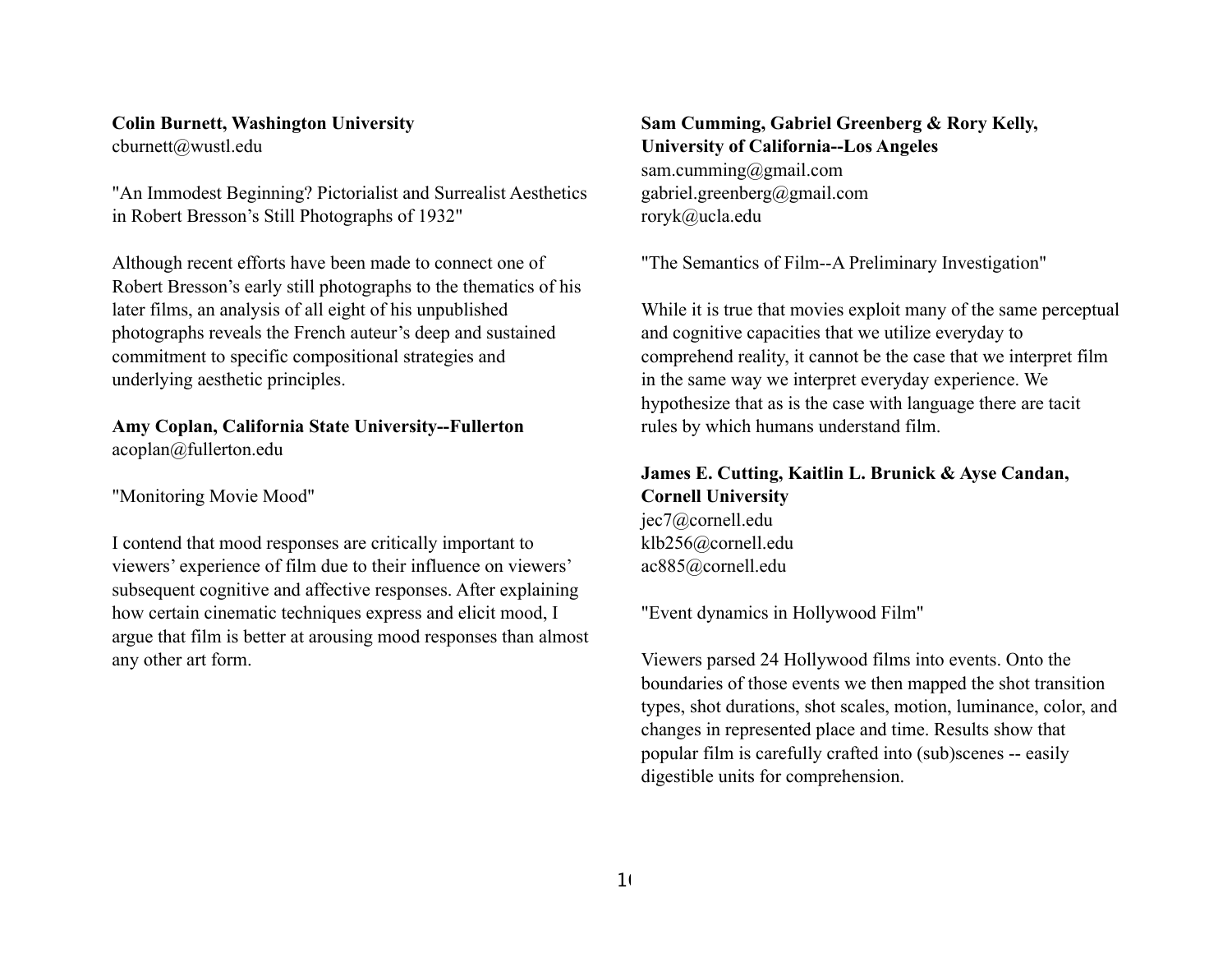#### **Evan Davis, FilmDistrict, LLC** [evandav@gmail.com](mailto:evandav@gmail.com)

"Disrupting the Real: A (Re)definition of Fake Documentary"

This paper uses a case study, Jia Zhang-ke's 24 City (2008), to propose a new definition of the fake documentary. It is a film which is initially indexed as a non-fiction text, but via a series of intra-textual markers, must be re-indexed as fictional. Functionally, the fake documentary does not exclusively expose the fictionality of cinematic texts, but can also assert truth claims with the same veracity as a traditional documentary.

**Aline W. de Borst & Pia Tikka, Aalto University** aline@neuro.hut.fi pia.tikka@gmail.com

"A glance into the future: neurofeedback controlled cinema

While neurofeedback was originally used as a research tool in clinical settings, nowadays it is applied to a range of video games and gadgets. Here we present an overview of neurofeedback development in EEG and fMRI and its potential value for research, rehabilitation and entertainment when combined with naturalistic stimulation such as cinema.

**Ethan de Seife, Hofstra University** [ethan.deseife@hofstra.edu](mailto:Ethan.deseife@hofstra.edu) [ethan.deseife@gmail.com](mailto:ethan.deseife@gmail.com)

"Melville in Miniature: Cognition and Special Effects"

This essay uses a cognitive/perceptual approach to analyze "fake-looking" special effects, and asks which specific processes are engaged in teasing apart the "reality" of the diegesis from the fantastical elements that threaten its unity. The essay also considers the effect of this perceived disunity on critical readings of certain films.

#### **Jordan E. DeLong, Cornell University**

[jed245@cornell.edu](mailto:jed245@cornell.edu)

"Sight-Sound-Scene: Continuity in two dimensions"

Filmmakers are able to create visual and auditory scenes that are physically impossible, yet have continuity in both dimensions. This talk looks at differences between the visual and auditory system's methods of interpreting the world.

#### **Meraj Dhir, Harvard University**

merajdhir@gmail.com

"Mindreading and Social Cognition in the films of Robert Bresson"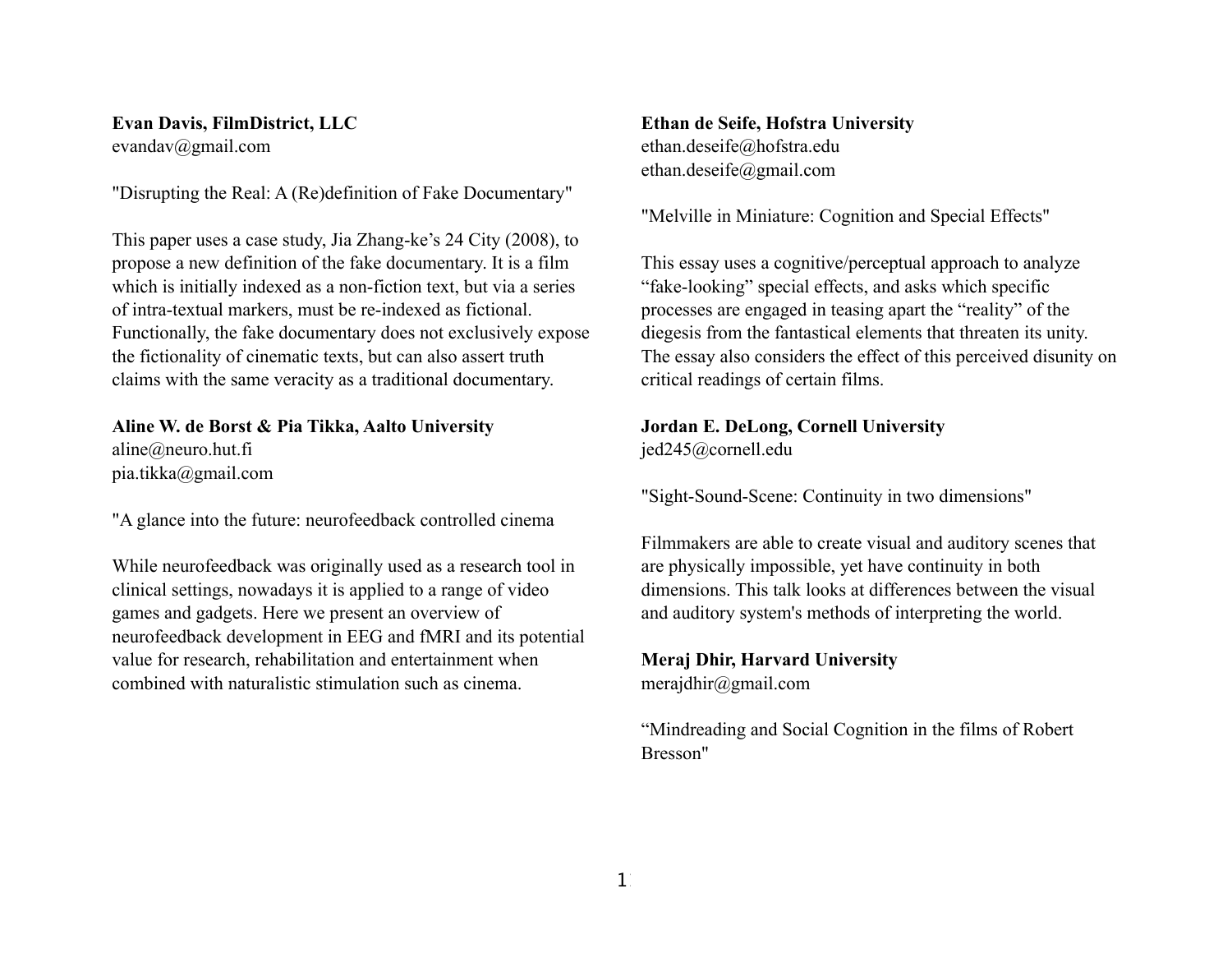#### **Jake Ivan Dole, Carleton University** jdole@rogers.com

"Rethinking Metafiction: Hollywood Films and Embodiment"

A wide variety of contemporary Hollywood films display a tendency for self-awareness that is traditionally understood as "metafiction". This author argues that Hollywood metafictions commonly rely on spatial cues that facilitate nonconscious, embodied spectatorial engagement, as opposed to the common understanding of metafiction as necessitating conscious selfreflection on the part of the spectator.

#### **Dirk Eitzen, Franklin & Marshall College**

dirk.eitzen@fandm.edu

#### "Understanding Underdogs"

What makes an underdog sympathetic? What makes a sympathetic underdog? This paper reports recent psychological research on the underdog phenomenon, offers a biologicallybased explanation for its findings, and tests this explanation by teasing apart the triumph- over-adversity formula in four wellknown boxing films, including Rocco and His Brothers (1960) and Cinderella Man (1995).

#### **Kathrin Fahlenbrach & Felix Schröter, University of Hamburg**

[kathrin.fahlenbrach@uni-hamburg.de](mailto:kathrin.fahlenbrach@uni-hamburg.de) [felix.schroeter@uni-hamburg.de](mailto:felix.schroeter@uni-hamburg.de)

"Emotional Mechanics: Performing Paradigm Scenarios in Video Games"

Most video games provide players with recurrent themes of conflict, social exchange or competition that are based on "paradigm scenarios" (de Sousa 1987) which structure our knowledge and interpretation of emotional situations. Drawing on this concept we will scrutinize relevant aesthetics of video games. In our paper we will discuss how paradigm scenarios such as the 'hunter-prey scenario' structure the mechanics of popular video games as well as their play on a basic level.

#### **James Fiumara, University of Colorado--Denver** jfiumara@sas.upenn.edu

"Showing and Telling: Montage, Collage, and Visualized Narration in Procedural Crime Dramas"

This paper explores formal strategies used by contemporary procedural crime dramas to visualize aspects of narration typically represented linguistically. In particular, I argue that in addition to the use of traditional montage sequences and character voice-over, crime dramas such as CSI, Numb3rs, and Sherlock employ a variation of narrative collage to visually represent mental processes of analysis, hypothesis, and abstract scientific concepts.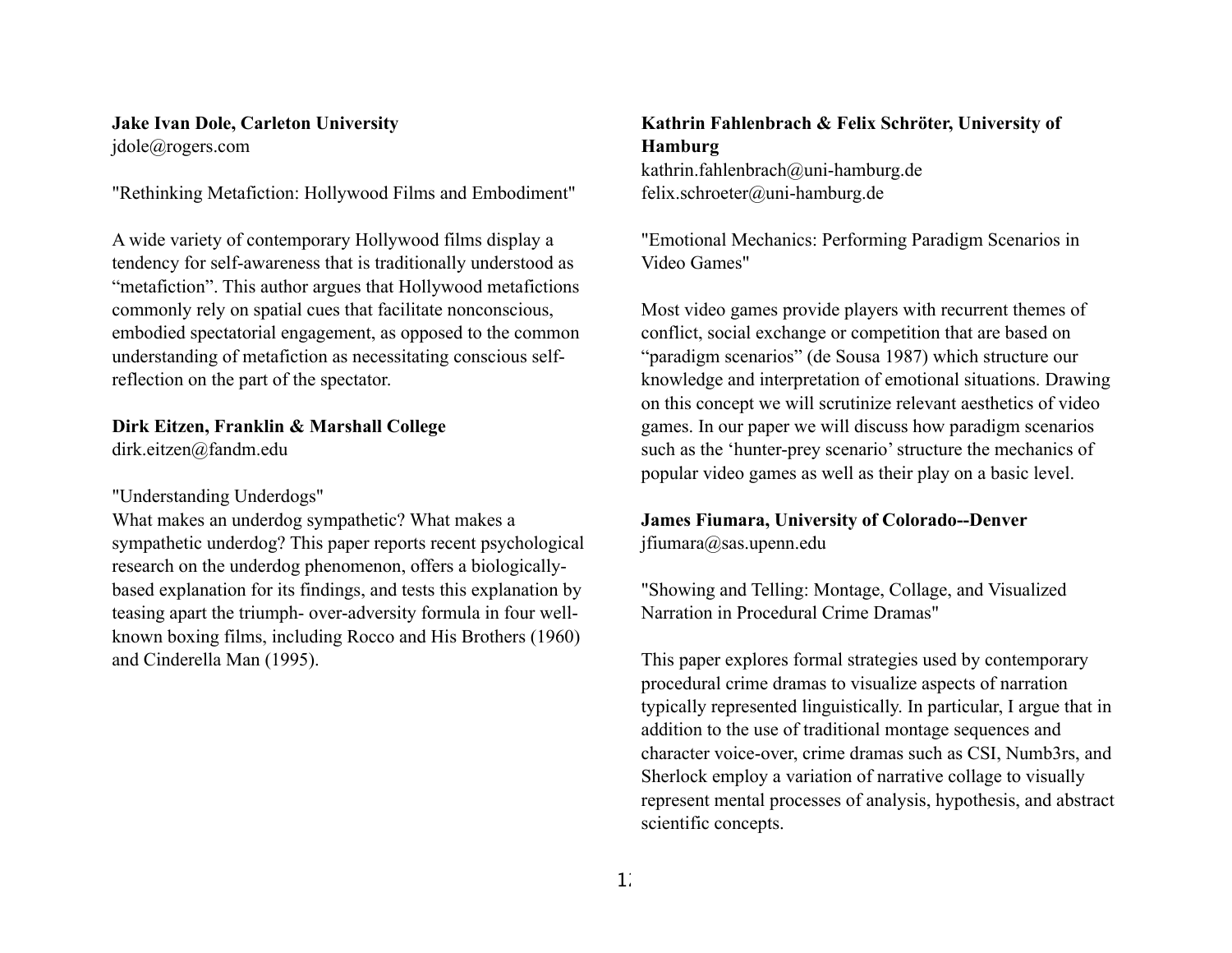**Cynthia Freeland, University of Houston** cfreeland@uh.edu

"The Naturalness of Cinematic Seeing"

My comments on Tim Smith's essay Attentional Theory of Cinematic Continuity fall under three headings: (1) recent philosophical work on perceptual experience and especially vision, and on cross-modal cuing of attention; (2) visual continuity's role in relation to narrative; and (3) the role of conventions in viewing avant-garde films.

#### **Jonathan Frome, University of Texas**

jonathan.frome@utdallas.edu

"Is Evolutionary Psychology Hopeless?"

Evolutionary psychology (EP) has been widely rejected, not just by fervent social constructivists, but also by many cognitive film scholars. I evaluate EP theory and propose that it is a useful and legitimate approach, but only in a very limited sense. I illustrate its potential in part through an analysis of Invasion of the Body Snatchers (Kaufman, 1978).

#### **Jason Gendler, University of Califorina--Los Angeles** [gendler@gmail.com](mailto:gendler@gmail.com)

"The Primacy Effect and Narrative Beginnings"

This paper will attempt to examine in depth the primacy effect's implications for narrative beginnings in film. It will investigate its explanatory strengths as well as its limitations, and consider a range of variables that can impact its prominence.

## **Anne Gjelsvik, Norwegian University of Science and Technology**

[anne.gjelsvik@ntnu.no](mailto:anne.gjelsvik@ntnu.no)

"What Novels Can Tell That Movies Can't Show: Adapting violence from literature to film"

This paper investigates adaptations of literature to film that contains violent representations. It analyses the emotional impact of violent cinematic representations and discusses the role of the medium in this regard. The goal is to provide an account for medium specific explanations for the effects of moving images, or the "distinctness" of the cinematic medium.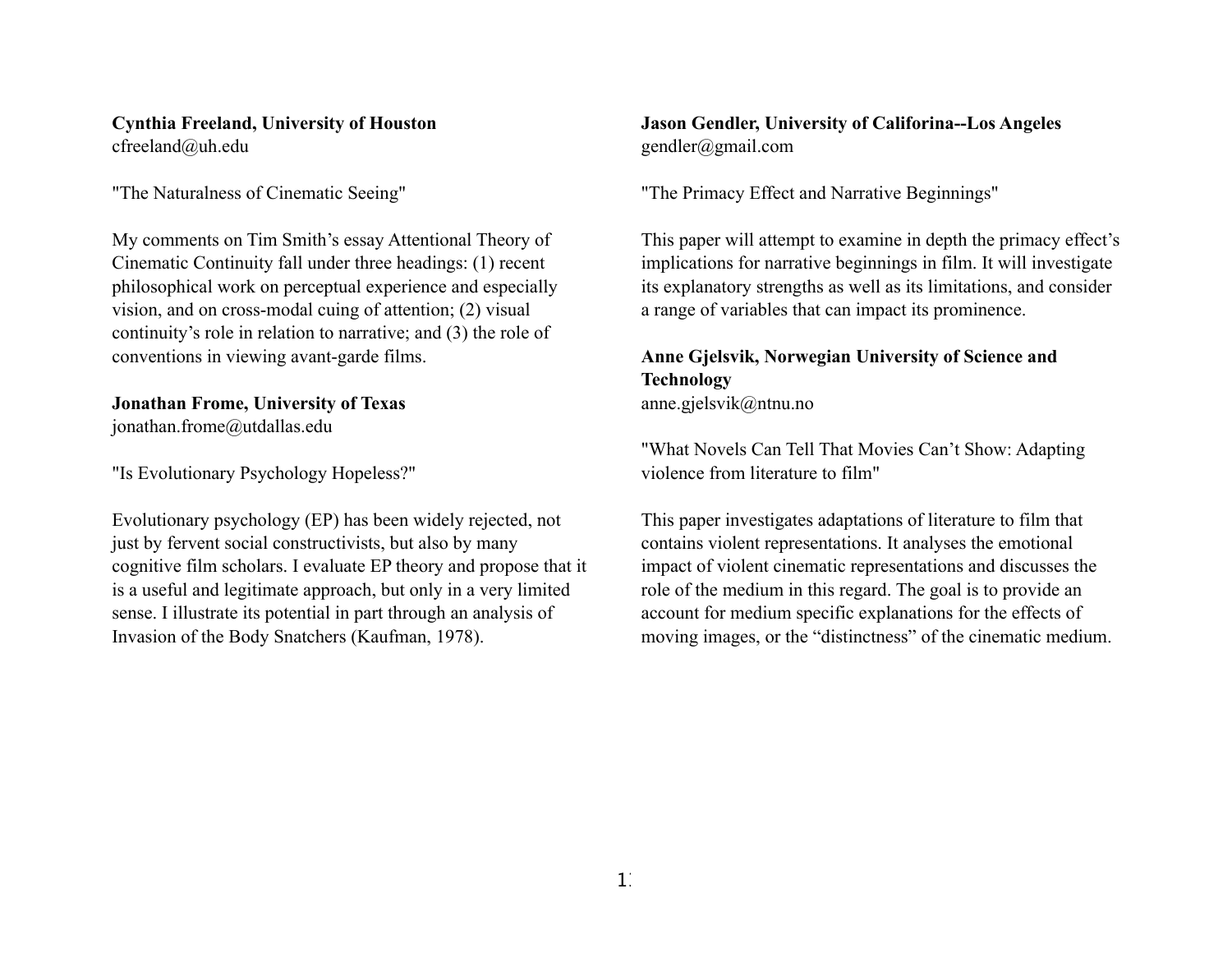#### **Michael Grabowski, Manhattan College**

michael.grabowski@manhattan.edu

"Understanding PECMA: Joining Media Ecology and Embodied Cinema"

As mediated narratives are perceived, how does that mediation transform what is perceived? Referencing current research in neuroscience and cognitive psychology, this paper outlines the common ground between the perspective of media ecology and Torben Grodal's PECMA flow model of film aesthetics. After establishing an evolutionary and biological basis for media perception, the paper conjectures on possible collaborations between cognitive film studies, media ecology and brain science.

**Torben Grodal, University of Copenhagen** grodal@hum.ku.dk

"The aesthetics of anxiety in von Trier and Spielberg"

The talk will describe the aesthetic use of anxiety in films by von Trier, Spielberg and Hitchcock and explain the difference between fear and anxiety and the link to bonding in jeopardy. It will focus on situations and cues with an ambiguous reality status, and on obsessive actions of vigilance. It will further analyze the role of music as an ambiguous mean of expressing anxiety but also soothing bonding.

**Stephen Hinde, University of Bristol** stephen.hinde.06@bristol.ac.uk

"Presence while watching movies"

This talk presents some preliminary findings from experimental studies on presence with participants watching movies. The presence measure is used to study the effectiveness of film craft in creating increased immersion in the experience. The elements studied so far in film include stereoscopic 3D, color versus black-and-white, and varying shot length.

**Lennard Hoejbjerg, University of Copenhagen** lennardoglene@os.dk

"Style and Body Language in the Moving Image"

Body Language is used in reality by all of us, but how is body language applied in the moving image? And how does style mediate body language and to what purpose? Mediation is the key word which can describe how style is transforming the body language of reality in to fiction film, but how does this process of transformation takes place? And in which way does this task interact with the other stylistic obligations – supporting story construction, creating emotional engagement in the viewer etc.?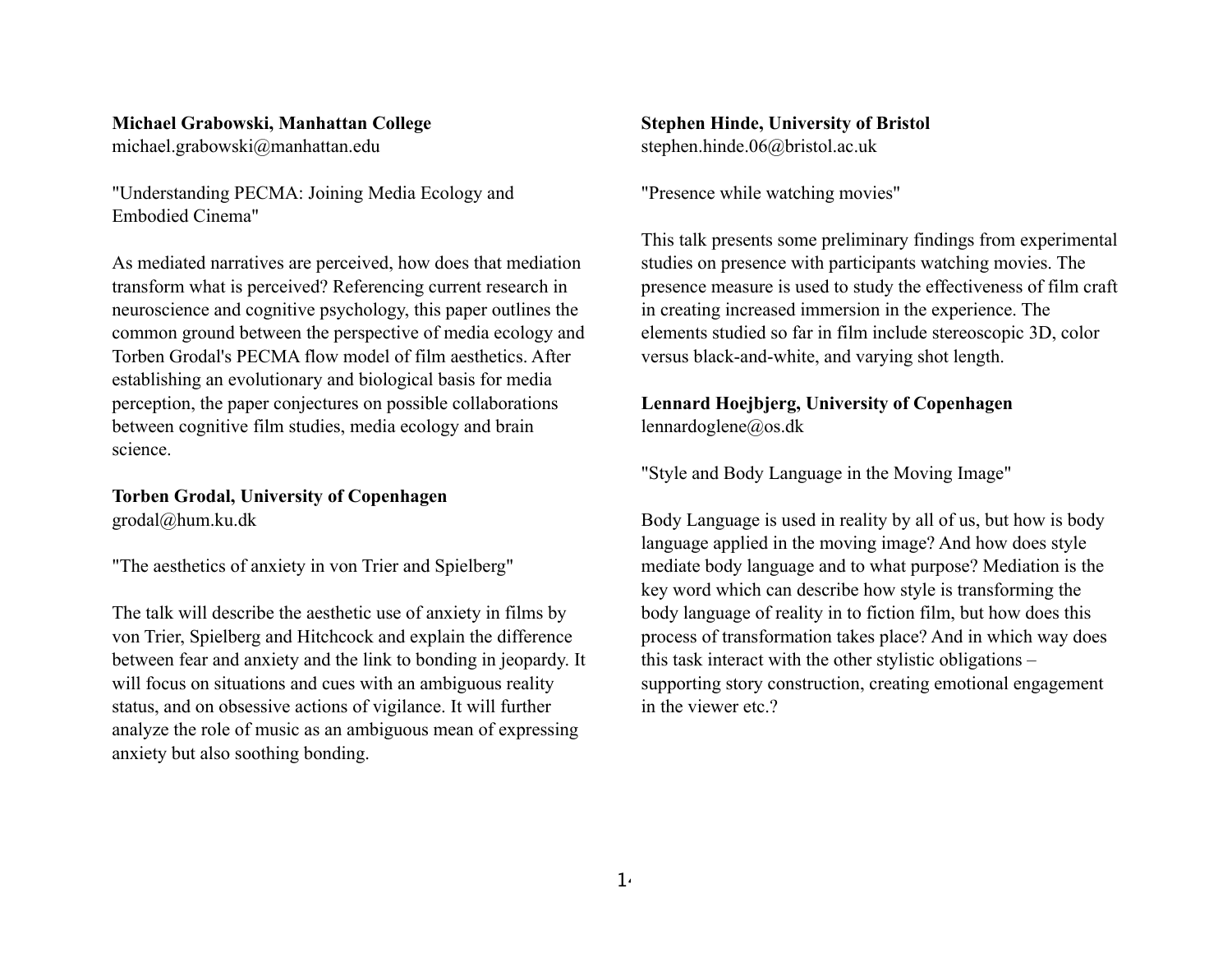#### **Lester H. Hunt, University of Wisconsin--Madison** lhhunt@wisc.edu

"Who is the Author of Letter from and Unknown Woman?"

Screenwriter Howard Koch should be regarded as a central member of the small group of people who "authored" the classic American film, Letter from an Unknown Woman. This conclusion is here argued for both on the basis of the film's relations with Koch's other works and general considerations on the role of the screenwriter.

**Catalina Iricinschi & James Cutting, Cornell University** ci36@cornell.edu jec7@cornell.edu

"Narrative Parsing Strategies: Spatial and Temporal Event Boundaries in Film and Literary Narrative"

Literary and cinematic narratives afford different parsing strategies with respect to spatial- temporal dimensions. In a self-paced task, participants segmented excerpts from literary narratives and corresponding film adaptations into meaningful events. Parsing in the literary medium favors temporal event boundaries, whereas film segmentation tends to be driven by spatial shifts.

## **Patrick Keating, Trinity University**

pmkeating12@gmail.com

"Coming Up Next: Prospection and Deception in Reality Television"

Drawing examples from Top Chef and Project Runway, this presentation will offer a narratological account of the use of openly misleading editing techniques in the shows' prospective montages.

#### **Miklós Kiss, University of Groningen** m.kiss@rug.nl

"Mapping Narrative Complexity"

The present paper is a sequel to my presentation held at the 2011 SCSMI Conference. While in Budapest I was exploring the constituents, possibilities, and consequences of viewer navigation in fictional worlds' diegetic spaces, recent proposal focuses on the embodied-cognitive foundations, and also the analytical methods, challenges, and benefits of mental and graphic mapping of narrative structures' various complexities.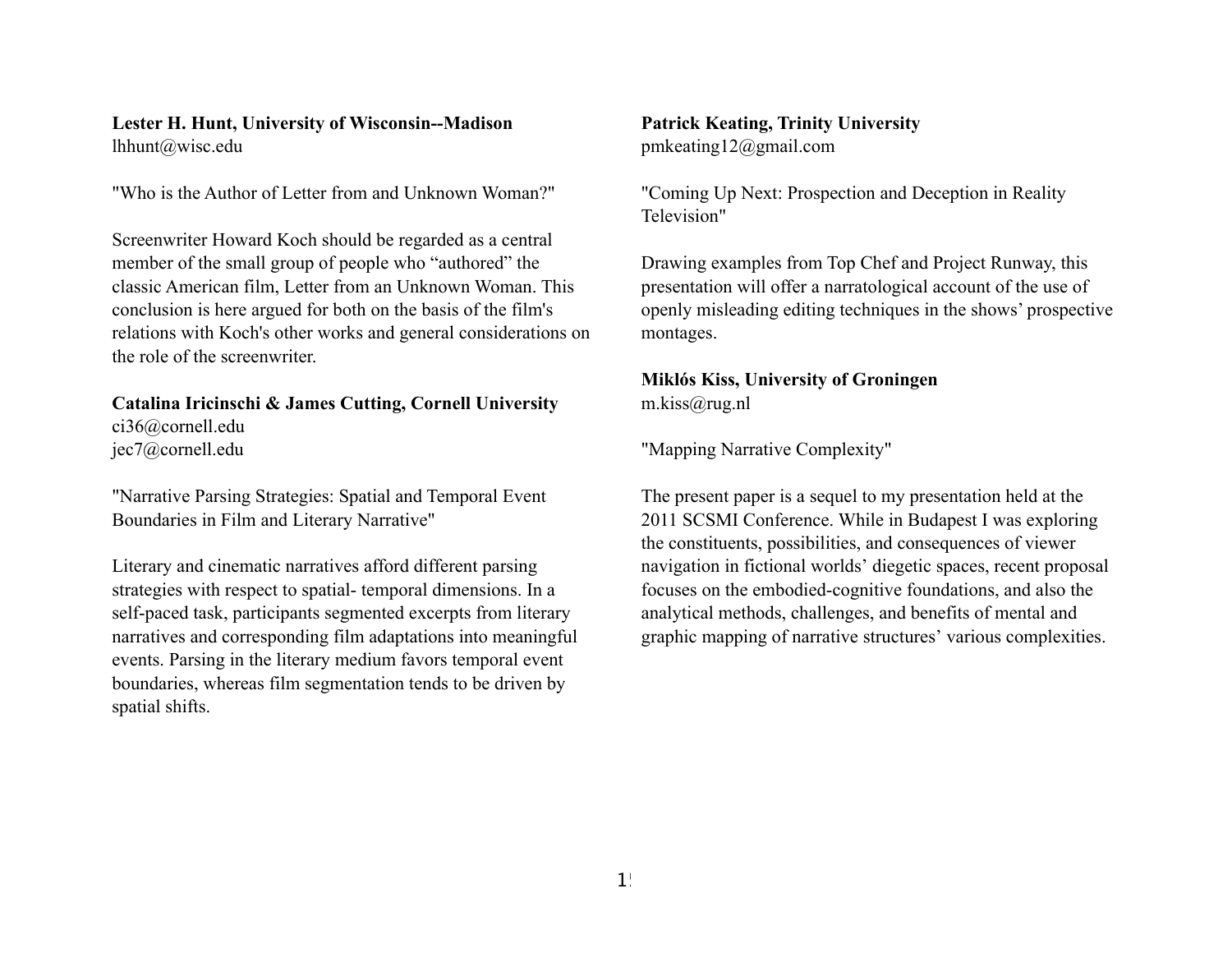#### **Mette Kramer, University of Copenhagen** [kram@hum.ku.dk](mailto:kram@hum.ku.dk)

"Relational schemas and the nonverbal communication of security in attachment films"

This paper will argue that "attachment films" (romantic films, melodramas and children's films addressing social bonds) are aesthetically orchestrated to emphasize the quality of nonverbal cues related to the security and vulnerability of relationships stored in relational schemas or internal working models (mental clusters of knowledge about interpersonal relatedness).

#### **Birger Langkjær, University of Copenhagen**

bilang@hum.ku.dk

"Promoting realism as intimacy and longing: The two-shot still photography"

The publicity still photo is meant to communicate the kind of aesthetic and emotional affordance offered by a film. I will show that the prototypical pictorial motif for (Danish) films within the tradition of social and psychological realism combines intimacy and longing. This will be tested through a small empirical study (survey).

#### **Daniel Levin & Alicia Hymel, Vanderbilt University** daniel.t.levin@vanderbilt.edu

"Prediction is not necessarily the basis of perceptual and cognitive continuity"

In this talk, we discuss research exploring people's ability to detect misorderings in the sequence of events depicted in rapidly cut films. We find that this task requires limitedcapacity resources, and argue that this is evidence that natural event perception is not predicated upon perceptual predictions.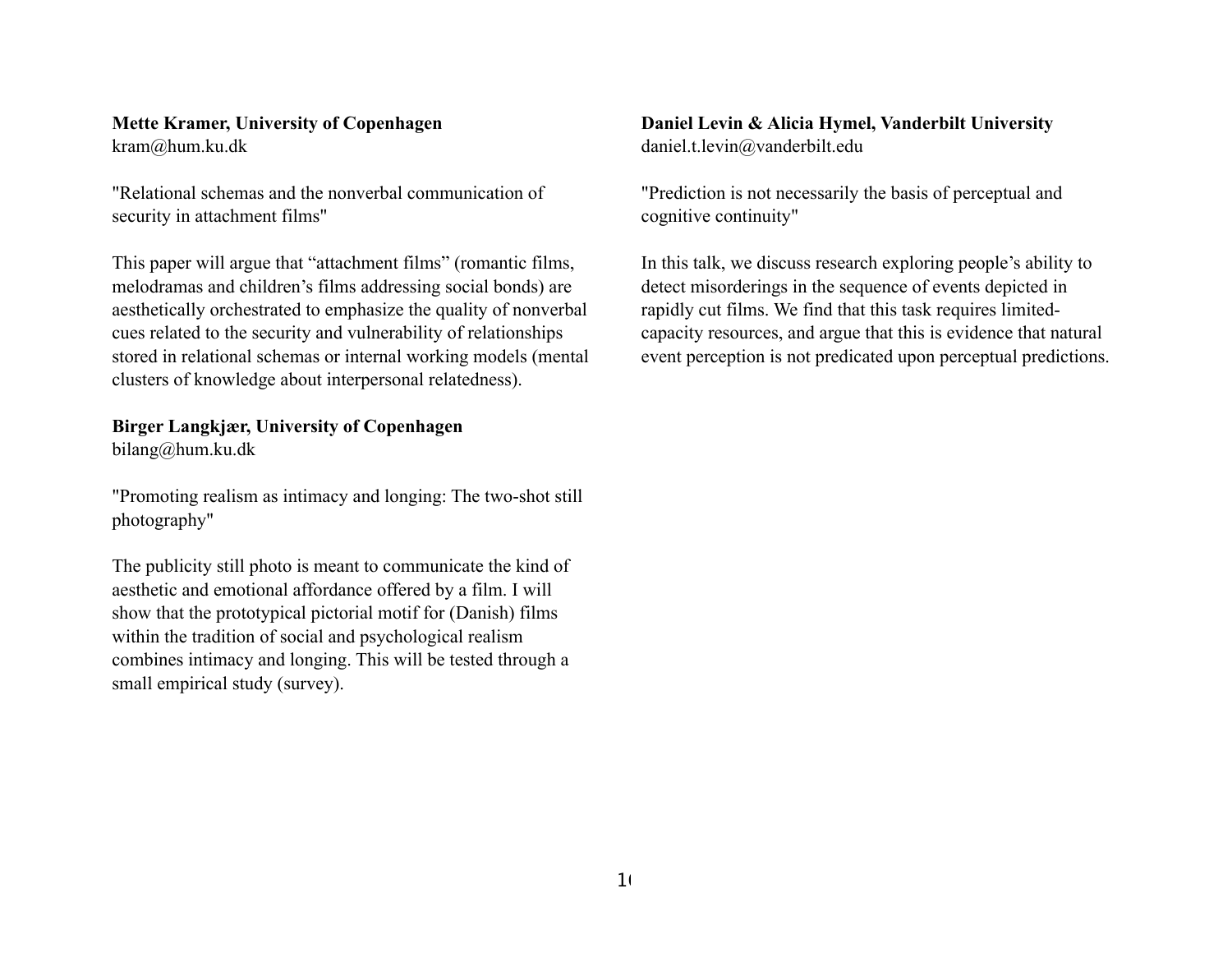#### **David Mautz, University of Bremen**

da ma@uni-bremen.de

"Music and the Segmentation of Film Narrative"

This paper describes our ongoing empirical research on the effects of music on the segmentation of film narratives. The results revealed by this study will help to explain the structuring effects of music on film and will serve as groundwork for a semantic model on the textual interaction of film, music and language.

**Parag K. Mital & Tim J. Smith, University of London** pkmital@gmail.com tj.smith@bbk.ac.uk

"Investigating Auditory Influences on Eye-movements during Figgis's Timecode"

Recent advances in computer vision have begun to reveal how filmmakers craft a viewer's experience. However, the role of sound in cinema is often overlooked. We investigate the influence of low-level auditory features on eye-movements during Mike Figgis's Timecode, describe a newly developed computational model of auditory event extraction and investigate its correlation with shifts of attention during cinematic viewing.

**Ted Nannicelli, University of Waikato** [tedn@waikato.ac.nz](mailto:tedn@waikato.ac.nz)

"Movies in the Mind's Eye?"

It is often claimed that a screenplay cues its readers to visualize a potential film in the mind's eye, but the nature of this visualization is left vague. This paper attempts to clarify and refine the notion of visualization in the context of screenplay reading.

### **Karen Pearlman, Australian Film, Television and Radio School**

[Karen.Pearlman@aftrs.edu.au](mailto:karenrachelpearlman@gmail.com)

"Shared Memories: neural processes and spectators' affective responses to long-term relationships with characters in Serial TV"

Are my memories formed differently by Serial TV than they are by feature films and if so, how does that impact on my affective response to characters with whom I share memories? Can the neurology of memory help explain why I am finding Serial TV so much more compelling than feature films?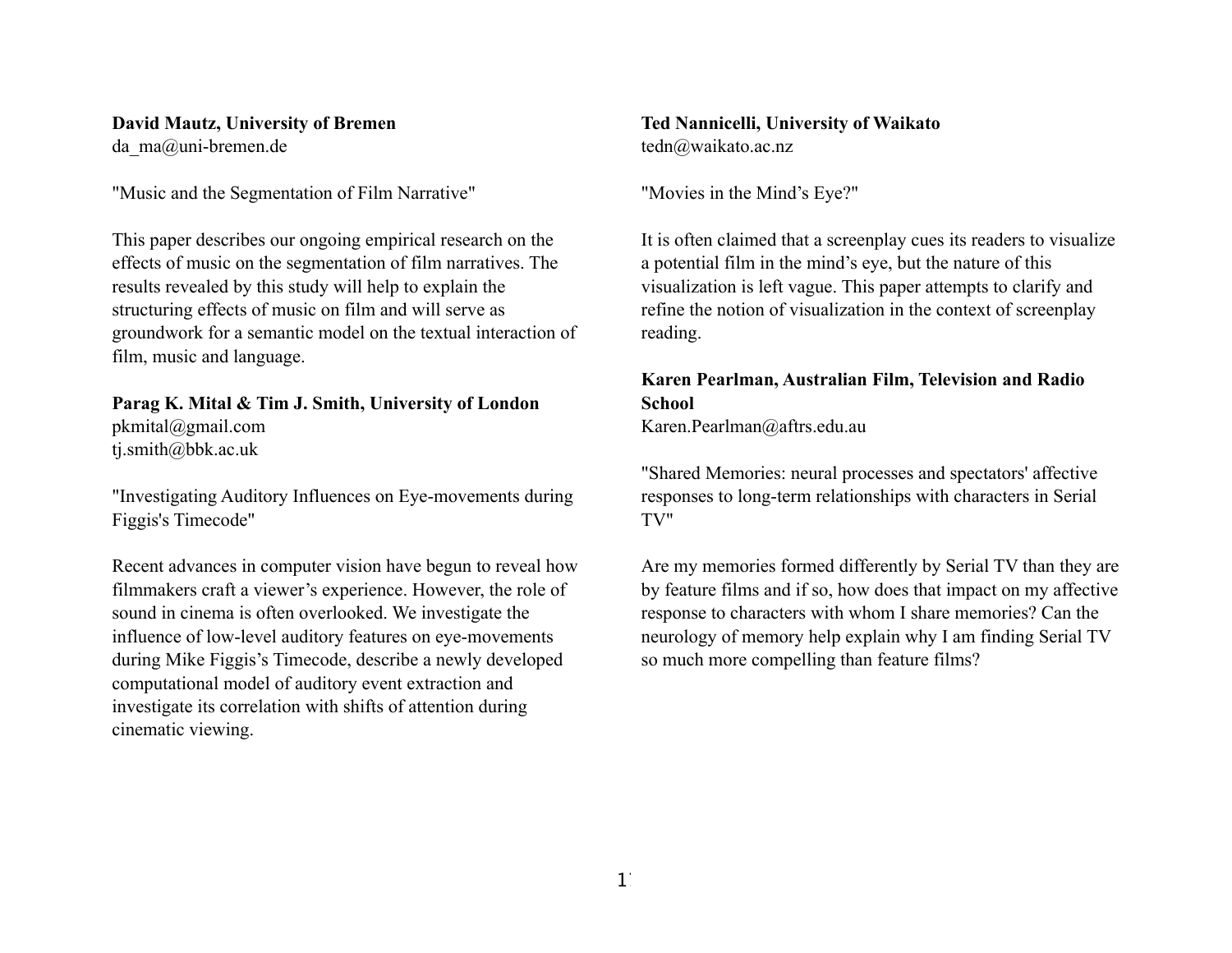#### **Carl Plantinga, Calvin College** [cplantin@calvin.edu](mailto:cplantin@calvin.edu)

"Art Moods and Human Moods in the Cinema"

A first step in understanding the workings of mood in the cinema is to distinguish art moods, or in other words, the "affective character" of films, from the human moods that films have the capacity to evoke. After describing the ways that films evoke moods in viewers, I will argue that moods can strongly influence the viewer's thought and perception, and that moods thus play a central role in the aesthetics of film.

## **Stephen Prince, Virginia Tech**

[sprince@vt.edu](mailto:sprince@vt.edu)

"Crossing the Uncanny Valley: Performance in Digital Cinema"

The paper explores the cinematic processes by which filmmakers eventually crossed the uncanny valley, from early and unsuccessful efforts in Final Fantasy, The Polar Express, and Beowulf to, more successfully, The Curious Case of Benjamin Button and Rise of the Planet of the Apes. This history shed lights on the expanded performing venues available to actors in digital cinema and, more generally, on the ways in which performing in cinema uniquely differs from performance in live theater.

#### **Johannes Riis, University of Copenhagen** johriis@hum.ku.dk

"Constraints and the study of acting styles"

The distinction between identifying styles, as in the style of a period or an actor, and understanding acting style as part of recurrent problems and solutions will be discussed within the context of historical sources and Nico Frijda's Laws of emotions.

#### **Sheena Rogers, James Madison University** [rogerssj@jmu.edu](mailto:rogerssj@jmu.edu)

"Auteur of Attention: The Filmmaker as Cognitive Scientist"

The basic attentional and perceptual processes described by Smith are foundational to our experience of film. Filmmakers act as cognitive scientists in investigating and discovering the rules of continuity editing, then use their discoveries to manipulate the experience of the viewer. Higher-level aesthetic experiences are richer and more collaborative.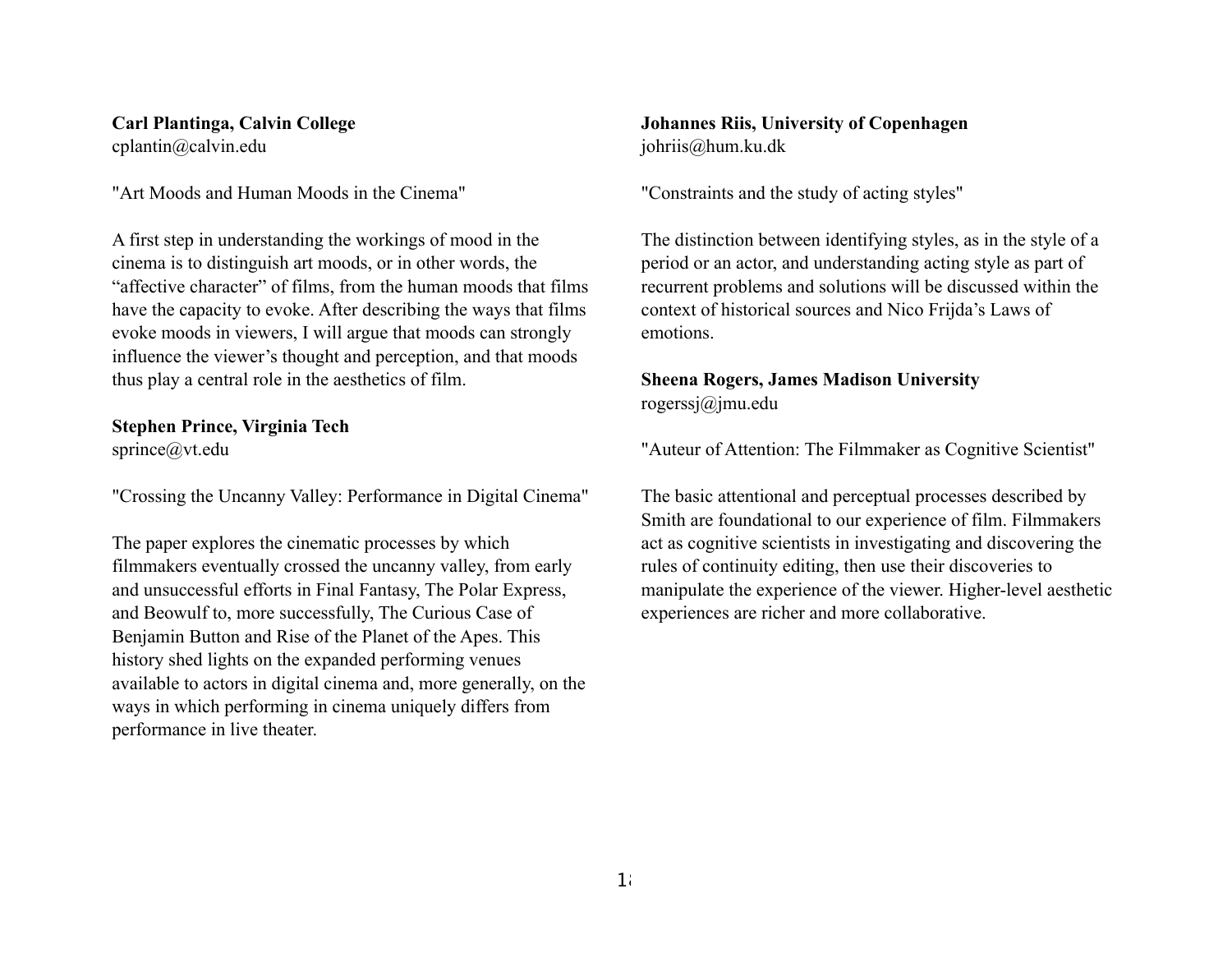### **Susanne Schmetkamp, University of Basel**

susanne.schmetkamp@unibas.ch

"The Role of Immersion and Empathy in our Aesthetic Experiences of Film"

I will argue that both immersion and empathy are not paradigms of an aesthetic and emotional fusion. Instead they are more distanced experiences. Following Edith Stein I will show that empathy is a particular kind of an understanding of the situation of the other. Furthermore, within an empathic process an immersive act takes place.

## **Rikke Schubart, University of Southern Denmark**

[schubart@litcul.sdu.dk](mailto:schubart@litcul.sdu.dk)

"Monstrous Appetites in True Blood and The Vampire Diaries: A Cognitive Approach to the Sexual Emotions of Horror"

This paper examines sexual emotions in horror. Based on neuropsychology and sociobiology, first part discusses excitement, desire, love, being-in-love. Second part analyzes these in two television series, examining their interaction with negative emotions, their relation to innate biology and social behavior, and their appeal to male and female spectators.

**Greg M. Smith, Georgia State University** gsmith@gsu.edu

"Continuity Is Not Continuous"

This presentation will argue that, although we discuss the continuity "system," there is nothing systematic about the concept. It mixes together viewing practices, folk psychology assumptions, and production rules, and this presentation uses strategic examples to argue that "continuity" may have more to do with attention than editing.

# **Jeff Smith, University of Wisconsin--Madison**

Jpsmith8@wisc.edu

"Cognitive Framing and Allegorical Interpretation: Making Sense of Inconsistent Readings"

Using High Noon and The Dark Knight as case studies, this paper applies the concept of cognitive framing to an analysis of the critical reception of films as political allegories. I argue that framing effects are especially evident in films that have produced rival, mutually inconsistent allegorical interpretations.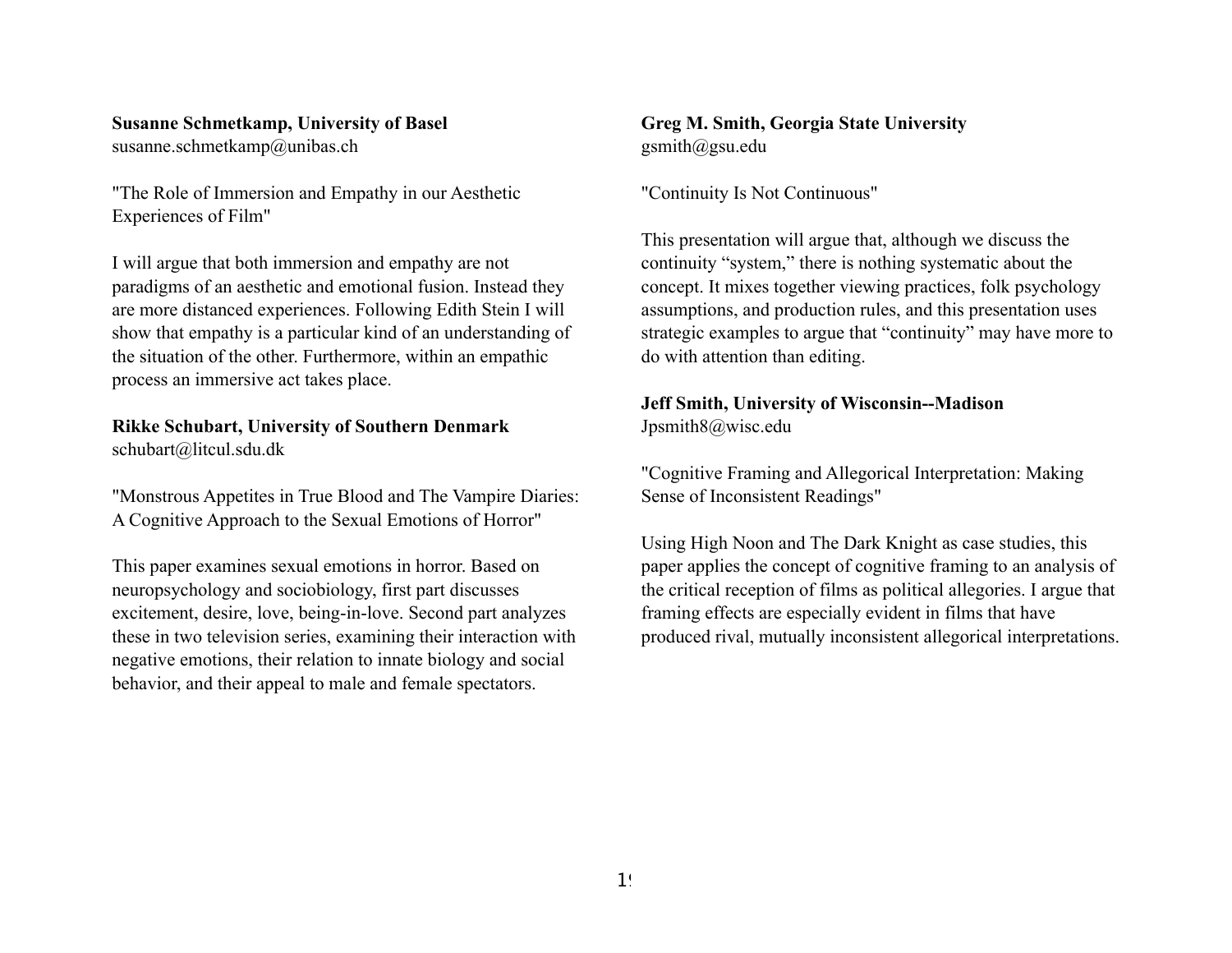#### **Tim J. Smith, University of London** tj.smith@bbk.ac.uk

"The Attentional Theory of Cinematic Continuity"

What is continuity? Existing theories of cinematic continuity lack specificity and cannot be empirically validated. The Attentional Theory of Cinematic Continuity (AToCC) endeavors to provide a cognitive framework within which all continuity editing techniques can be explained and testable hypotheses can be formulated.

### **Monika Suckfüll, Berlin University of the Arts**

[suckfuell@udk-berlin.de](mailto:suckfuell@udk-berlin.de)

"Emotion Regulation during Movie Reception"

In my lecture I will present the results of an analysis of data gathered during the reception of an animated short film. Physiological measurement was combined with an observation of facial expressions and body movements. The patterns of reactions caused by certain scenes of the movie are interpreted in the light of emotion regulation theories.

**Kevin W. Sweeney, University of Tampa** ksweeney@ ut.edu

"Repetition Gags and the Incongruity Theory of Humor"

I argue that the Incongruity theory of humor is too narrow and that other structural relations besides incongruity such as repetition that can be humorous. I support my argument by examining the humor in several repetition gags in Jacques Tati's films.

#### **Paul Taberham, University of Kent** pat7@kent.ac.uk

"Paths of Resistance: Film, Cognition and the Avant-Garde"

Avant-garde film and evolutionary accounts of aesthetics seem to posess a natural aversion to each other. I will suggest that the cognitive aesthetician can draw from a rich pool of research to discuss art that challenges skills of perception and comprehension. I will also offer a provisional evolutionary account for the emergence of such work.